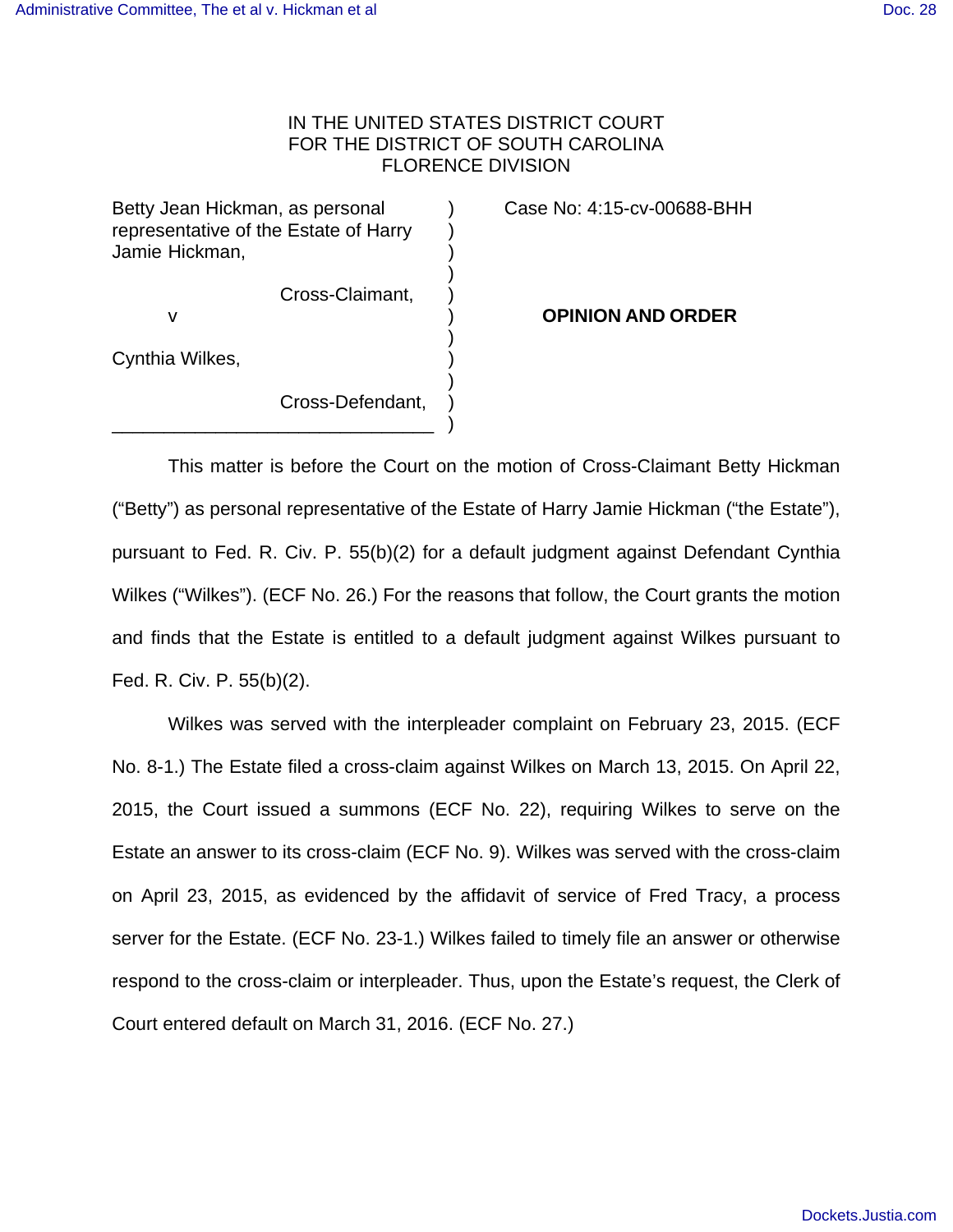Federal Rule of Civil Procedure 55(b) grants the Court the power to enter final default judgment against a party upon application by the plaintiff after the entry of default. Entry of a final default judgment is appropriate when, as here, a properly served party against whom a judgment for affirmative relief is sought has failed to plead or otherwise defend. Monge v. Portofino Ristorante, 751 F. Supp. 2d 789, 794 (D. Md. 2010) (citing Park Corp. v. Lexington Ins. Co., 812 F.2d 894, 896 (4th Cir. 1987)).

A review of the cross-claim, the motion for default judgment, and other supporting documents, reveals the following facts, which are accepted as true in light of Wilke's default. See DIRECTV, Inc. v. Rawlins, 523 F.3d 318, 322 n.1 (4th Cir. 2009) (accepting plaintiff's allegations against defaulting defendant as true, noting a defaulting defendant "admits the plaintiff's well-pleaded allegations of fact, is concluded on those facts by the judgment, and is barred from contesting on appeal the facts thus established") (quoting Ryan v. Homecomings Fin. Network, 253 F.3d 778, 780 (4th Cir. 2001)).

The Estate's cross-claim seeks to set aside the verbal July 31, 2014 designation of Cynthia Wilkes as the beneficiary of Harry Jamie Hickman's ("Jamie") Rock-Tenn Company 401k Retirement Savings Plan ("Plan"). (ECF No. 9 ¶ 6.) On July 31, 2014, Rock-Tenn Company, through Wells Fargo, received an oral designation, presumably from Jamie, that "Cynthia Wills" should be listed as the beneficiary to the Plan. (Id. 18.) The Estate alleges that only an oral designation was made, and that no written designation of beneficiary exists. (Id. ¶ 10.)

Jamie died the following day on August 1, 2014. (Id. 126.) The Estate alleges that Jamie died due to complications from longstanding drug and alcohol abuse. (Id.